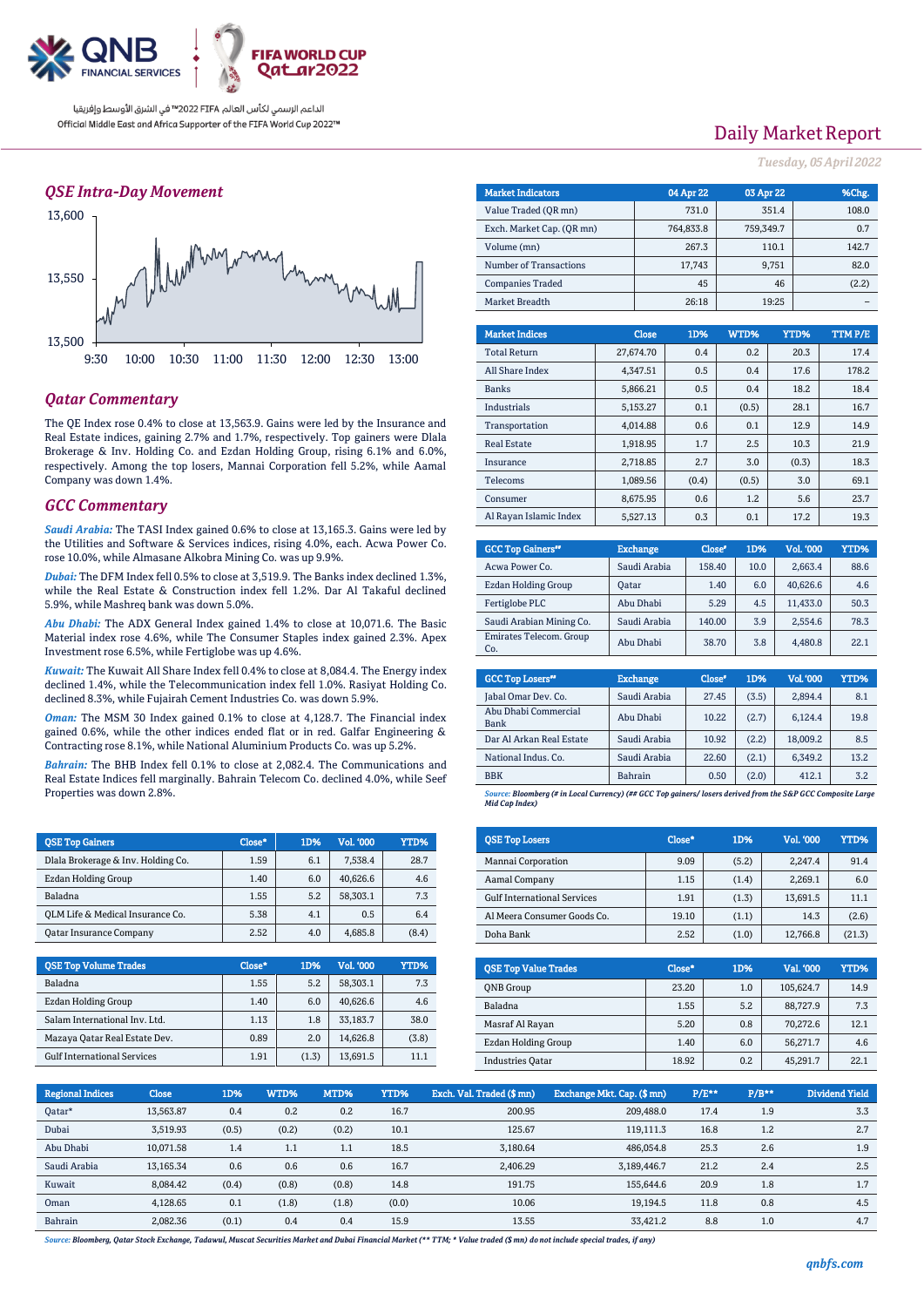

# Daily Market Report

### *Tuesday, 05April 2022*

#### *Qatar Market Commentary*

- The QE Index rose 0.4% to close at 13,563.9. The Insurance and Real Estate indices led the gains. The index rose on the back of buying support from GCC and Foreign shareholders despite selling pressure from Qatari and Arab shareholders.
- Dlala Brokerage & Inv. Holding Co. and Ezdan Holding Group were the top gainers, rising 6.1% and 6.0%, respectively. Among the top losers, Mannai Corporation fell 5.2%, while Aamal Company was down 1.4%.
- Volume of shares traded on Monday rose by 142.7% to 267.3mn from 110.1mn on Sunday. However, as compared to the 30-day moving average of 297.6mn, volume for the day was 10.2% lower. Baladna and Ezdan Holding Group were the most active stocks, contributing 21.8% and 15.2% to the total volume, respectively.

| <b>Overall Activity</b>        | Buy %* | Sell %*  | Net (OR)          |
|--------------------------------|--------|----------|-------------------|
| Oatari Individuals             | 39.84% | 40.08%   | (1,701,364.1)     |
| <b>Oatari Institutions</b>     | 11.72% | 35.34%   | (172, 655, 563.5) |
| Oatari                         | 51.56% | 75.41%   | (174, 356, 927.6) |
| <b>GCC</b> Individuals         | 0.45%  | 0.41%    | 297,106.7         |
| <b>GCC</b> Institutions        | 2.79%  | 1.16%    | 11,920,778.5      |
| GCC                            | 3.24%  | 1.57%    | 12.217.885.2      |
| Arab Individuals               | 10.46% | 11.21%   | (5,524,817.6)     |
| Arab Institutions              | 0.53%  | $0.00\%$ | 3,820,992.8       |
| Arab                           | 10.98% | 11.22%   | (1.703.824.8)     |
| Foreigners Individuals         | 2.26%  | 2.97%    | (5,225,634.6)     |
| <b>Foreigners Institutions</b> | 31.96% | 8.84%    | 169,068,501.8     |
| <b>Foreigners</b>              | 34.22% | 11.81%   | 163,842,867.2     |

*Source: Qatar Stock Exchange (\*as a % of traded value)*

## *Ratings, Earnings Releases, Global Economic Data and Earnings Calendar*

#### Ratings Updates

| Company                   | <b>Agency</b> | Market | "vpe*                   |    | Rating | <b>Rating Change</b><br><b>Kating Cha</b> | Outlook | <b>Cutloon</b>           |
|---------------------------|---------------|--------|-------------------------|----|--------|-------------------------------------------|---------|--------------------------|
| Commercial Bank of Kuwait | Fitch         | Kuwait | <b>Viability Rating</b> | bb | bb+    |                                           | $\sim$  | $\overline{\phantom{a}}$ |
|                           |               |        |                         |    |        |                                           |         |                          |

*Source: News reports, Bloomberg (\* LTR – Long Term Rating, FSR- Financial Strength Rating)*

#### Earnings Releases

| Company                    | <b>Market</b> | Currency , | Revenue (mn)<br>402021 | % Change<br>YoY | <b>Operating Profit</b><br>(mn) 402021 | % Change<br>YoY | <b>Net Profit</b><br>$(mn)$ 402021 | % Change YoY |
|----------------------------|---------------|------------|------------------------|-----------------|----------------------------------------|-----------------|------------------------------------|--------------|
| Emirates Telecom Group Co. | Abu Dhabi     | <b>AED</b> | 53,342.2               | 3.2%            | 12.799.5                               | $-1.7%$         | 9.317.0                            | 3.2%         |
| Eshrag Investments         | Abu Dhabi     | <b>AED</b> | 26.2                   | 45.0%           | 67.3                                   | 370.7%          | 38.4                               | $-52.0%$     |

*Source: Company data: DFM, ADX, MSM, TASI, BHB. (#Values in Thousands, \*Financial for FY2021)*

#### Global Economic Data

| <b>Date</b> | <b>Market</b> | <b>Source</b>                     | <b>Indicator</b>                                        | Period | <b>Actual</b>            | <b>Consensus</b>         | <b>Previous</b>  |
|-------------|---------------|-----------------------------------|---------------------------------------------------------|--------|--------------------------|--------------------------|------------------|
| 04/04       | <b>US</b>     | U.S. Census Bureau                | Feb<br><b>Factory Orders</b><br>$-0.50%$                |        | $-0.60%$                 | 1.40%                    |                  |
| 04/04       | <b>US</b>     | U.S. Census Bureau                | Durable Goods Orders<br>Feb F<br>$-2.10%$               |        | $-2.20%$                 | $-2.20%$                 |                  |
| 04/04       | <b>US</b>     | U.S. Census Bureau                | <b>Durables Ex Transportation</b><br>Feb F<br>$-0.60%$  |        | $-0.60%$                 | $-0.60%$                 |                  |
| 04/04       | <b>US</b>     | U.S. Census Bureau                | Cap Goods Orders Nondefense Ex Air<br>Feb F<br>$-0.20%$ |        | $\overline{\phantom{m}}$ | $-0.30%$                 |                  |
| 04/04       | <b>US</b>     | U.S. Census Bureau                | Cap Goods Ship Nondefense Ex Air                        | Feb F  | 0.30%                    | $\overline{\phantom{m}}$ | 0.50%            |
| 04/04       | EU            | Sentix Behavioral Indices         | Sentix Investor Confidence                              | Apr    | $-18$                    | $-9.4$                   | $-7$             |
| 04/04       | Germany       | German Federal Statistical Office | Trade Balance                                           | Feb    | 11.4b                    | 10.1 <sub>b</sub>        | 3.2 <sub>b</sub> |
| 04/04       | Germany       | Deutsche Bundesbank               | <b>Exports SA MoM</b>                                   | Feb    | 6.40%                    | 0.015                    | $-2.80%$         |
| 04/04       | Germany       | Deutsche Bundesbank               | <b>Imports SA MoM</b>                                   | Feb    | 4.50%                    | 1.00%                    | $-4.20%$         |
| 04/04       | Japan         | Bank of Japan                     | Monetary Base YoY                                       | Mar    | 0.079                    | $\overline{\phantom{a}}$ | 0.076            |
| 04/04       | Japan         | Bank of Japan                     | Monetary Base End of period                             | Mar    | ¥688.0t                  | $\overline{\phantom{m}}$ | ¥663.9t          |
| 04/04       | India         | Markit                            | S&P Global India PMI Mfg                                | Mar    | 54                       | $\overline{\phantom{m}}$ | 54.9             |

*Source: Bloomberg (s.a. = seasonally adjusted; n.s.a. = non-seasonally adjusted; w.d.a. = working day adjusted)*

#### Earnings Calendar

| <b>Tickers</b> | <b>Company Name</b>                          | Date of reporting 1Q2022 results | No. of days remaining | <b>Status</b> |
|----------------|----------------------------------------------|----------------------------------|-----------------------|---------------|
| <b>ONBK</b>    | <b>ONB</b> Group                             | 11-Apr-22                        | 6                     | Due           |
| QIBK           | Qatar Islamic Bank                           | 12-Apr-22                        |                       | Due           |
| QNCD           | <b>Qatar National Cement Company</b>         | 13-Apr-22                        | 8                     | Due           |
| QFLS           | <b>Qatar Fuel Company</b>                    | 13-Apr-22                        | 8                     | Due           |
| QEWS           | <b>Qatar Electricity &amp; Water Company</b> | 17-Apr-22                        | 12                    | Due           |
| ABQK           | Ahli Bank                                    | 19-Apr-22                        | 14                    | Due           |
| <b>NLCS</b>    | Alijarah Holding                             | 21-Apr-22                        | 16                    | Due           |
| IGRD           | <b>Investment Holding Group</b>              | 25-Apr-22                        | 20                    | Due           |
| QLMI           | QLM Life & Medical Insurance Company         | 25-Apr-22                        | 20                    | Due           |
| AKHI           | Al Khaleej Takaful Insurance Company         | 27-Apr-22                        | 22                    | Due           |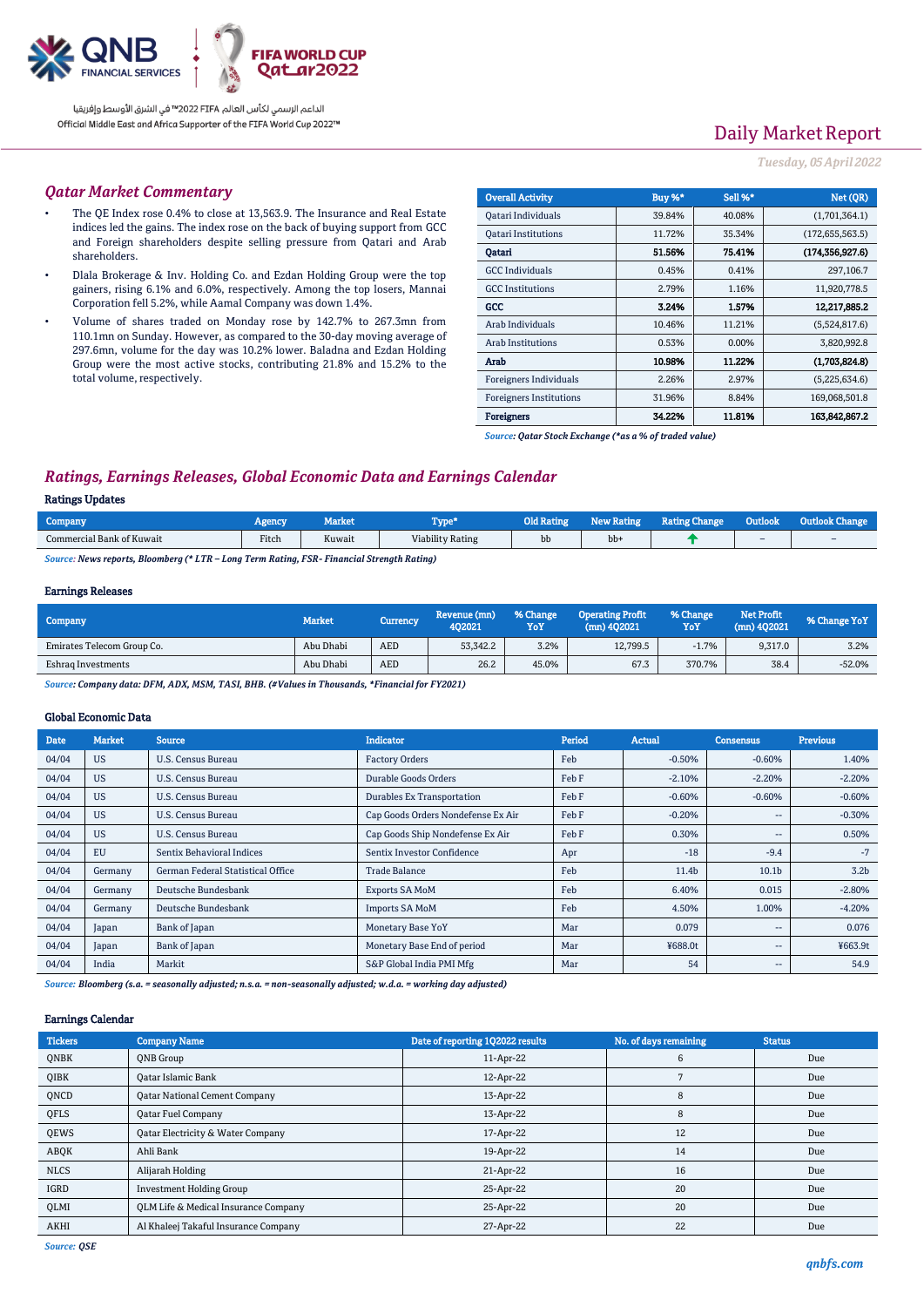

## *Qatar*

- Widam Food Company announces the results of the AGM Widam Food Company announced the results of the Ordinary General Assembly Meetings that was held on Monday, 04 April 2022 the quorum was achieved in its meeting (55.42 % by law) and has approved the following resolutions: i) The report of the Board of Directors on the Company's activities, financial position for the year ended 31 December 2021 and the future plan of the Company. Ii) The report of the External Auditors on the Company's Financial Statements for the year ended 31 December 2021. iii) The balance sheet and profit and loss for the year ended 31 December 2021. iv) The Corporate's Governance Report for 2021. v) To absolve the Board of Directors' Members of any liability for the financial year ending 31/12/2021 and no compensation to be given to the Board Members. vi) Appointing KPMG Company as an External Auditor for the Company (For the year 2022). vii) To elect new Board Members for a period of three years (2022 -2024) - Mr. Ali Ibrahim A. AL-A.Ghani – Independent - Mr. Farhoud Hadi R A Al-Hajri – Independent - Mr. Tareq Fawzi Salem Ayoub – Independent - Mr. Nawaf Ibrahim A Al-Mana – Non-Independent - Mr. Saad Nasser R S AL- Kaabi - representing - Simsima LLC for Real Estate Investment - Non-Independent - Mr. Safwan Fayez Hussein Al- Moubaydeen - representing - Al-Etkan Trading LLC- Non-Independent - Mr. Hesham Mostafa Mohamed Al-Sahatry - representing - Al-Tayebin Trading & Services LLC- Non-Independent. The two members who represent the Government of the State of Qatar in the Board of Directors of the Company for the next session will be appointed as follows: - Mr.Mohamed Badr S K Al-Sadah representing - Ministry of Commerce and Industry - Mr.Masoud Jaralla M A Al- Marri - representing - Ministry of Municipal. Due to lack of quorum the EGM on 04/04/2022, therefore, it has been decided to postpone the meeting to 06/04/2022 & 09:30 PM in the same place. (QSE)
- Widam Food Company: Withdrawal of two nominees from Board elections – Withdrawal from Widam Food Company's Board election for the period (2022- 2024). The following two companies notified the company of their official withdrawal from the list of non-independent nominees for the forthcoming Board Elections: Manazel LLC represented by Mr. Ossama Nadim Ammoun and Al Kura Thahabia LLC, represented by Mr. Tony Saliba Hajjar. (QSE)
- Investment Holding Group to disclose its Q1 financial results on April 25 – Investment Holding Group to disclose its financial statement for the period ending 31st March 2022 on 25/04/2022. (QSE)
- Investment Holding Group to hold its investor's relation conference call on April 28 – Investment Holding Group announced that the conference call with the Investors to discuss the financial results for Q1 2022 will be held on 28/04/2022 at 01:00 PM, Doha Time. (QSE)
- National Leasing Holding to disclose its Q1 financial results on April 21 National Leasing Holding to disclose its financial statement for the period ending 31st March 2022 on 21/04/2022. (QSE)
- National Leasing Holding to hold its investors relation conference call on April 24 – National Leasing Holding announced that the conference call with the Investors to discuss the financial results for Q1 2022 will be held on 24/04/2022 at 01:30 PM, Doha Time. (QSE)
- Qatar National Cement Co. to disclose its Q1 financial results on April 13 – Qatar National Cement Co. to disclose its financial statement for the period ending 31st March 2022 on 13/04/2022. (QSE)
- Qatar Islamic Bank to hold its investors relation conference call on April 14 – Qatar Islamic Bank announced that the conference call with the Investors to discuss the financial results for Q1 2022 will be held on 14/04/2022 at 01:00 PM, Doha Time. (QSE)
- Banking and financial firms drive QSE listed firms' profits Driven by the impressive performance of banking and financial sector companies, the Qatar Stock Exchange (QSE) listed firms have delivered strong profits in 2021. The combined net profits of 48 companies listed on QSE reached QR43.28bn for the year 2021, registering a 41% increase compared to the previous year. The total net profit of QSE listed firms

# Daily Market Report

*Tuesday, 05April 2022*

amounted to QR30.68bn in 2020. Of the total QR43.28bn net profit last year, the share of net profit of banking and financial sector companies was around 54 %, showing their leading role in the index. The total net profits of 12 banking and financial companies amounted to QR23.3bn, accounting for more than half of the total net profits of all listed firms. Net profits of firms in the banking and financial have increased around 13% in 2021 compared to a year ago. Other sectors such as service and consumer goods, industry, insurance, real estate, transport, and telecom have also performed positively. (Peninsula Qatar)

- Total assets of Qatari banks rise 0.9% to QR1.81tn in Feb Total assets of Qatar's banking sector increased by 0.9% month-on-month (MoM) in February 2022 to reach QR1.818tn, QNB Financial Services (QNBFS) has said in a report released on Monday. According to the report, the total loan book of Qatar's banking sector went down marginally by 0.2% MoM and deposits went up by 0.4% MoM in February this year. The public sector pushed the credit lower by 1.5% MoM in February. As deposits went up by 0.4% in February, the report said, the LDR went down to 125.5 % against 126.4% in January 2022. Private sector deposits went up by 2.7% MoM for the month of February this year resulting in the overall gain in deposits. On the private sector front, the report said, the companies and institutions' segment increased by 4.2% MoM and the consumer segment went up by 1.5% MoM. Public sector deposits moved down 0.4%, MoM. Looking at segment details, the report said, the government segment which represents 30% of public sector deposits fell by 9.7% MoM, while the semi-government institutions' segment moved down by 3.5% MoM. However, the government institutions' segment which represents 57% of public sector deposits increased by 6.2%, MoM. Non-resident deposits declined by 2.1% MoM. The overall loan book moved lower by 0.2 % in February 2022. Domestic public sector loans went down by 1.5% MoM. The government segment's loan book declined 4.4%, MoM. (Qatar Tribune)
- Companies express interest in ESG norms Qatar Stock Exchange (QSE) has been a leader in sustainability and ESG issues and initiated the Environmental, Social, and Governance (ESG) platform. ESG is the future of investing in Qatar and companies are showing interest in ESG requirements, said an official during an online event. Bloomberg in association with Qatar Financial Centre (QFC) organized a webinar entitled 'ESG Regulations and Requirements: Qatar Stock Exchange' which shed light on ESG regulations and requirements. Addressing the event, Mohsin Mujtaba Director of Products and Market Development, QSE said, "On the Qatar Stock Exchange side we embarked on this journey back in 2016 with ESG reporting guidelines that were very basic on the back of the World Federation of Exchange and the Sustainable Stock Exchanges guidelines. We are one of the first signatories in the region for the UN Sustainable Stock Exchange Initiative." (Peninsula Qatar)
- Qatar Chamber postpones General Assembly Meeting to April 20 The General Assembly Meeting of Qatar Chamber (QC), which was scheduled to be held yesterday, has been postponed to April 20 due to lack of quorum of members who were eligible to attend, Qatar Chamber's Chairman Sheikh Khalifa bin Jassim bin Mohammed Al Thani has said. The second General Assembly Meeting will be held at 12pm on April 20 regardless of the number of attendees, Sheikh Khalifa added. The meeting's agenda includes reviewing the report of the board of directors on the activities of the Chamber in 2021. It also includes discussing the QC's fiscal report for 2021 through the auditor's report on the final accounts and the statement of income and expenses for the year. It will also see approving the estimated budget for the fiscal year 2022 and appointing a new auditor for the 2022 financial year. (Peninsula Qatar)
- PSA: Private vehicles, motorcycles, trailers see heavy demand YoY in Qatar's auto sector in February 2022 – Strong demand – especially for the private vehicles, motorcycles and trailers – helped Qatar's automobile sector post a double-digit growth in new registrations this February, according to the latest official statistics. The new vehicle registration stood at 6,900; representing a 34.2% increase on a yearly basis but fell 13.6% month-on-month in the review period basis, said the data released by the Planning and Statistics Authority (PSA). The registration of new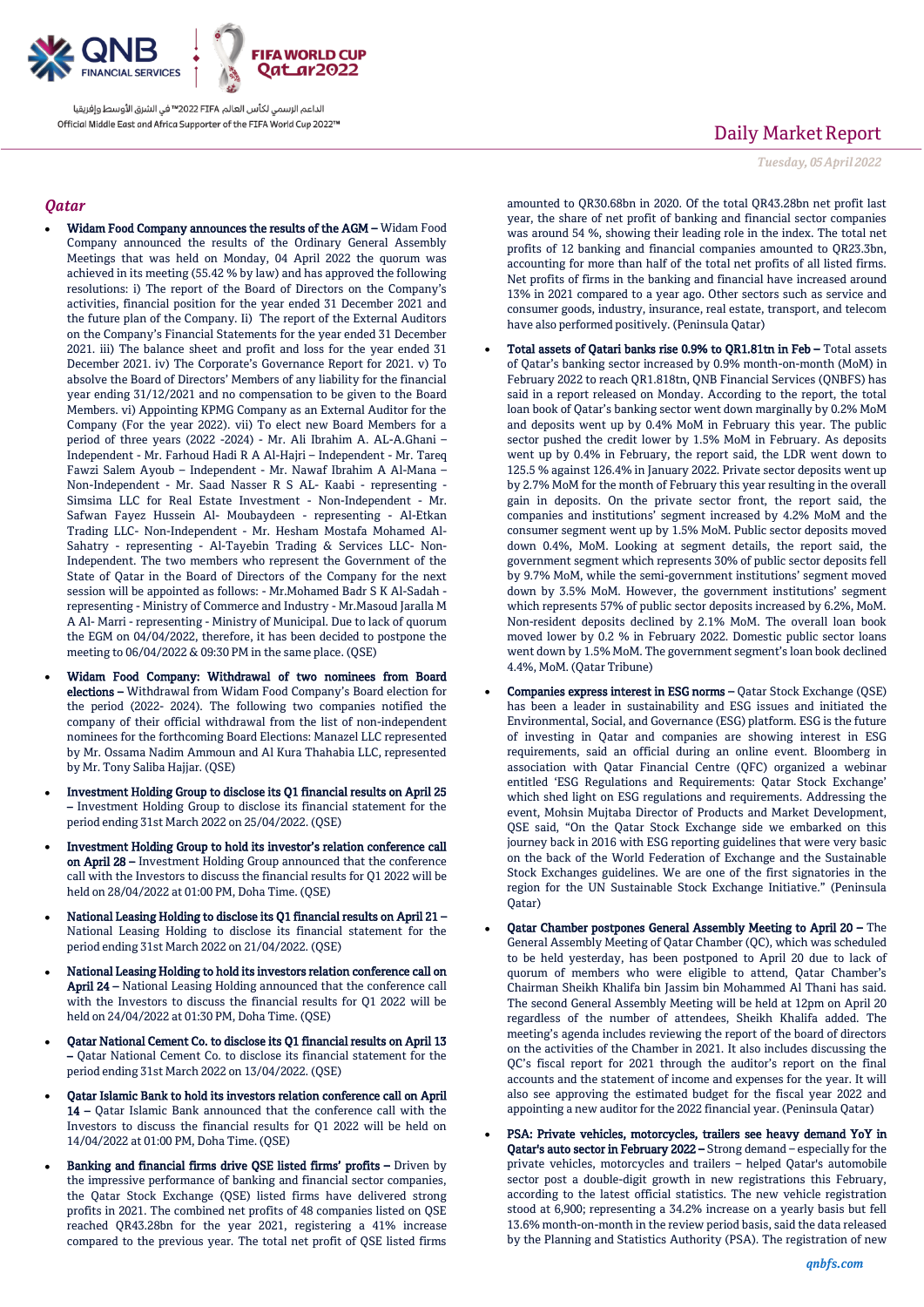

private vehicles stood at 4,352, registering a 28% and 1.9% growth yearon-year and month-on-month respectively in February 2022. Such vehicles constituted more than 63% of the total new vehicles registered in the country in the review period. The registration of new private transport vehicles stood at 1,269, which showed a 21.6% expansion on a yearly basis but shrank 26% on a monthly basis. Such vehicles constituted more than 18% of the total new vehicles in February 2022. According to the Qatar Central Bank data, auto loans to Qataris and non-Qatari stood at QR0.95bn and QR0.2bn, which declined 26.92% and 16.67% respectively on a yearly basis in the review period. (Gulf times)

- Commercial Bank wins 'Best Bank in Qatar' award by Global Finance Based on extensive consultation with bankers, consultants, and industry analysts, Commercial Bank, the most innovative digital bank in Qatar, has been selected for the third time in five years, the winner of the "Best Bank in Qatar 2022" Award by Global Finance's editorial board. This year's evaluation of banks was exceptional in Global Finance's 29-year history, given the unprecedented economic conditions wrought by the global pandemic. Joseph D. Giarraputo, Publisher and Editorial Director of Global Finance said: "Following on the enormous difficulties wrought by the pandemic, the changes demand increased attention to global commercial relationships. Our awards support decision-makers in selecting the best financial partners." (Peninsula Qatar)
- Qatar develops national food waste baseline Intensifying its efforts further to curb the food waste, the Ministry of Municipality has launched a survey to develop a national food waste baseline in the country. The Food Security Department at the Ministry in cooperation with the United Nations Environment Programme (UNEP)-West Asia Office, has implemented the first phase of the study, to establish a national food waste baseline in Qatar, with the aim of formulating appropriate policies and raising awareness on the food waste issue. The National Food Waste Baseline provides a benchmark for measuring national performance in implementing activities to avoid and recover food waste, by establishing a consistent framework to quantify food waste generation and to track progress towards the target of halving food waste."During first phase (from February 28, 2022 to end of March 2022), food leftovers were collected and sorted at household levels within Doha Municipality, in coordination with the General Cleanliness Department and the Waste Recycling and Treatment Department," the Ministry has tweeted. It said that the second phase of the study will start during the holy month of Ramadan. (Peninsula Qatar)
- Ooredoo, Siemens, Microsoft sign MoU at Smart City Expo Ooredoo Qatar, a leading one-stop national provider of ICT, signed a Memorandum of Understanding (MoU) with Siemens and Microsoft, during the Smart City Expo which concluded recently. The objective of the MoU is to develop digital, Internet of Things (IoT) and software analytics solutions and related use cases by leveraging the expertise and technologies of the signatories. These will be used to serve smart infrastructure applications in different market segments, typically in cities, buildings, utilities, and industries. (Peninsula Qatar)
- Labor remittances jump to \$10.8bn in 2021 The value of labor transfers abroad in Qatar increased during 2021 by 8.75% to QR39.5bn (\$10.8bn), compared to QR36.35bn in 2020, according to Qatar Central Bank data. The increase in remittances last year is due to addressing the repercussions imposed by the outbreak of the Corona virus in 2020, as well as the approval of anti-virus vaccines, the return of stability and the completion of projects with the establishment of many global events that require the provision of more labor in Qatar. According to Qatar Central Data, incoming remittances to Qatar in 2021 amounted to about QR5.95bn, compared to QR5.49bn in 2020, with an annual growth of 8.38%. Remittances out of Qatar last year amounted to QR61.62bn, an increase of 27.13% from their level in 2020. The current transfers account recorded a deficit of about QR55.6bn, compared to a deficit of QR42.9bn in 2020, an increase of 29.50%, while the current account recorded a surplus of about QR95.69bn, compared to a deficit of QR10.87bn in 2020. (Bloomberg)
- Ibtechar showcases key Qatari innovations at Smart City Expo Doha Ibtechar, a leading innovation and turnkey solutions firm, participated in the Smart City Expo Doha 2022, the global platform dedicated to

# Daily Market Report

*Tuesday, 05April 2022*

discussing, tackling and solving the challenges that face the cities of tomorrow. Held over two days in Msheireb, the international event brought together experts from around the globe to share ideas and insights on how to create a better and more sustainable future for cities and their citizens. It was a chance for visitors to know about the services and technologies provided by the exhibitors, including Ibtechar, the country's first incubated company that has a decade of achievements in innovation development, programs and spaces. (Gulf Times)

- QDB launches Al Dhameen for micro-enterprises QATAR Development Bank (QDB) has announced the launch of a version of the 'Al Dhameen' program for micro-enterprises, for the first time in the country. QDB Acting CEO Abdulrahman Hesham Al Sowaidi said that the launch of the Al Dhameen program for micro-enterprises aims to strengthen the position of these companies and open new horizons for them. He added that the program will contribute to the development of the national business system in terms of access to financing, and will also provide new financial channels for guarantees for micro-enterprises in cooperation with partner financial institutions. (Qatar Tribune)
- Retail spaces up for grabs at Metro stations Qatar Rail is offering retailers an opportunity to open new stores at various Doha Metro and Lusail Tram stations, it is announced. In an advertisement, Qatar Rail announced that retail spaces are available in at least 12 Metro stations: Al Wakra, Lusail QNB, Ras Bu Abboud, Sports City, Al Riff a Mall of Qatar, Education City, Free Zone, Hamad Hospital, Qatar National Museum, Qatar National Library, Al Waab QLM and Bin Mahmoud. According to Qatar Rail, permitted trades for this particular offering include General Services (stationery, accessories, gifts/souvenir shop, sports shop, nutritional supplements, and florist); Food, Beverage, and Convenience Store (café, quick service restaurant, juice bar, specialty food, convenience store, and newsagent); and Services (electronics, laundry, health and beauty, pharmacy, travel agent and quick service repair). (Gulf times)
- Al Kaabi named 'Energy Executive of the Year' Energy Intelligence, the world's leading energy information company has named the Minister of State for Energy Affairs, President and CEO of QatarEnergy HE Saad Sherida Al Kaabi, as the Energy Executive of the Year for 2022. Minister Al Kaabi was elected by the leaders of the world's top energy companies on the Energy Intelligence Top 100 rankings, making him the 26th winner of this prestigious award. Announcing the award, Energy Intelligence said it "recognizes Al Kaabi's pivotal role in developing Qatar's world-leading natural gas capabilities over the last decade, and his timely and ambitious decisions to ensure the country remains dominant in global LNG for decades to come. (Peninsula Qatar)
- Shura Council approves organizational structure and personnel regulations – The Shura Council held yesterday its regular weekly meeting, under the chairpersonship of the Speaker HE Hassan bin Abdullah Al Ghanim. At the beginning of the session, the Speake, on behalf of himself and the Council members, extended his highest congratulations and blessings to Amir HH Sheikh Tamim bin Hamad Al Thani on the occasion of the blessed month of Ramadan, wishing His Highness good health and happiness, and to Qatar and its honorable people and residents more prosperity and development under the wise leadership of His Highness, and to the Arab and Islamic nations security, peace and stability. At the beginning of the deliberations, the Secretary-General of the Shura Council HE Dr. Ahmed bin Nasser Al Fadhala read out the agenda of the session. The minutes of the previous session were ratified. During the session, the Council completed its discussions of the organizational structure and personnel regulations for the Council. After extensive discussions, the Council approved the structure and personnel regulations. (Peninsula Qatar)

## *International*

 Transportation equipment, machinery pull down US factory orders in February - New orders for US-made goods fell in February, likely because of persistent shortages of materials and a shift in spending back to services, but manufacturing remains supported by low inventories at businesses. The Commerce Department said on Monday that factory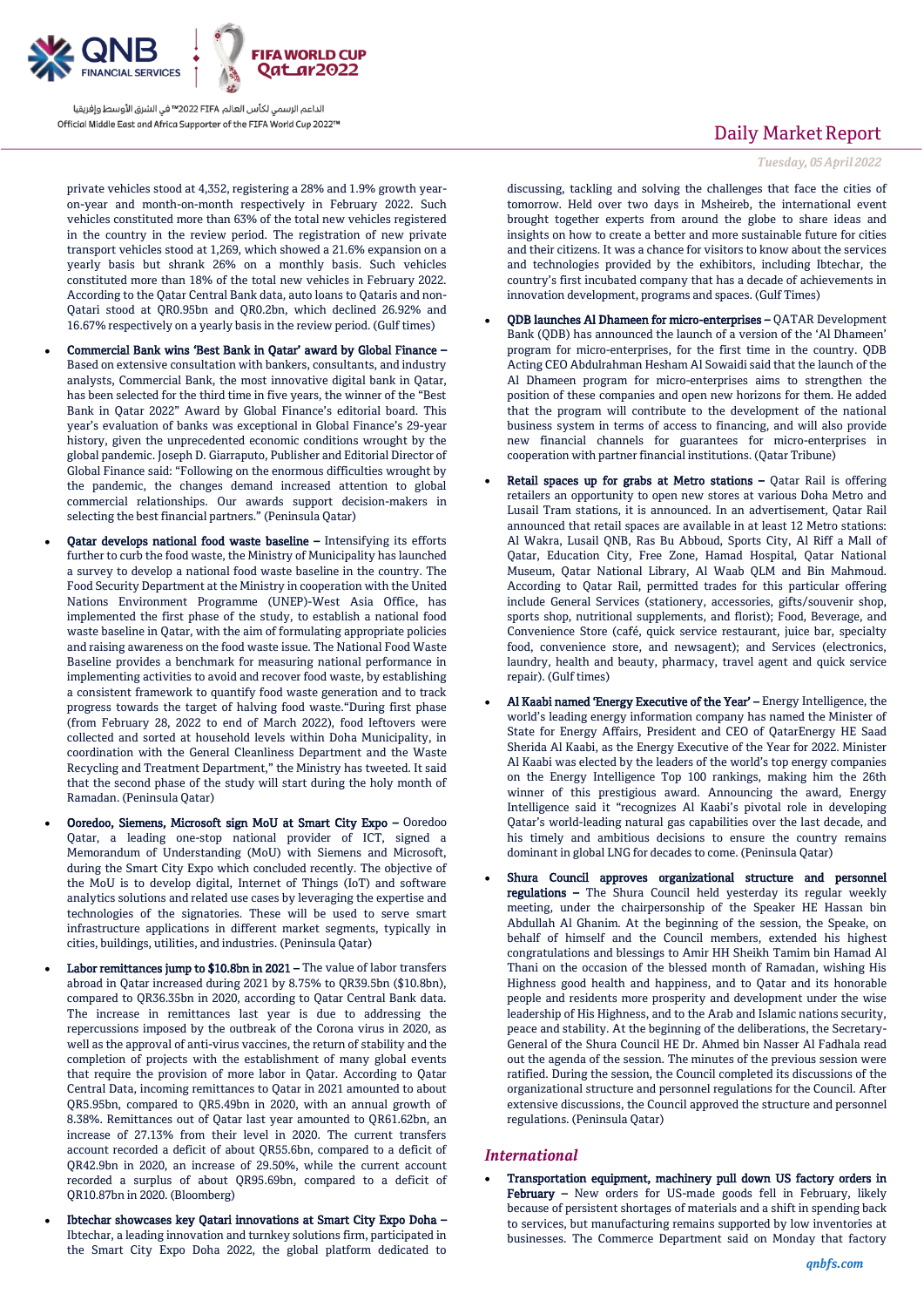

orders fell 0.5% in February. Data for January was revised slightly higher to show orders rising 1.5% instead of 1.4% as previously reported. February's decrease in factory orders was in line with economists' expectations. Manufacturing accounts for 12% of the US economy. An Institute for Supply Management (ISM) survey last Friday showed its index of national factory activity declined in March to the lowest level since September 2020, with factories reporting no let-up in supply chain challenges. The global supply crunch has been worsened by Russia's war against Ukraine, which has sent prices for commodities like oil and wheat soaring. Though demand is reverting to services, business inventories remain lean, which should keep factories humming. Government data last week showed that consumer spending on services increased by the most in seven months in February. The decline in factory orders in February was led by a 5.3% tumble in transportation equipment. Orders for motor vehicles and parts fell 0.6%, likely reflecting an ongoing global semiconductor shortage, which has hampered production. There were also sharp decreases in orders for machinery as well as computers and electronic products. But orders for electrical equipment, appliances and components rose 0.6%. Orders for furniture and related products rebounded 2.7%. Shipments of manufactured goods rose 0.6% after advancing 1.4% in January. Inventories at factories climbed 0.6%. Unfilled orders gained 0.4% after increasing 0.9% in the prior month. The Commerce Department also reported that orders for non-defense capital goods, excluding aircraft, which are seen as a measure of business spending plans on equipment, slipped 0.2% instead of 0.3% as previously reported last month. Shipments of these so-called core capital goods, which are used to calculate business equipment spending in the gross domestic product report, rose 0.3% in February instead of the previously reported 0.5%. (Reuters)

- BoE's Cunliffe says sustained rate hikes may not be needed Bank of England Deputy Governor Jon Cunliffe said on Monday that the central bank may not need to take sustained action to stop expectations of persistent high inflation from becoming fixed in public thinking, as there were few signs of this so far. Cunliffe, the only BoE policymaker to vote against the central bank's March 16 decision to raise Bank Rate to 0.75% from 0.5%, warned against comparisons with 1970s when a selfreinforcing spiral of inflation and expectations took hold. Russia's invasion of Ukraine was also likely to lead to a sharper slowdown later this year and early in 2023 than the central bank had forecast in early February, making a long-term inflation overshoot less likely, he added. The deputy governor's comments underscore the differences among rate-setters, some of whom think the BoE should be more active in discouraging expectations of persistently high inflation. Cunliffe said there was a risk that businesses and workers might assume high inflation was here to stay and try to increase their prices and wages accordingly. But he stressed that companies and workers did not have the same pricing power as in the late 1970s - when many workers received big inflation-linked pay rises, even as unemployment rose sharply. Moreover, the wage-inflation spiral in the 1970s came after many years of high inflation, he added. Consumer price inflation hit a 30 year high of 6.2% in February and the government's budget watchdog two weeks ago forecast it would go close to 9% in late 2022, contributing to the biggest fall in living standards since at least the 1950s. While the BoE raised interest rates last month, it softened its language on the need for more increases as households face a huge hit from soaring energy bills - something that is likely to slow the economy and eventually inflation. Cunliffe warned monetary policy could end up too tight once energy prices stabilize, even at a permanently higher level. "The risk is that ... you actually wind up with monetary policy that bears down on the economy," he said in a question-and-answer session after his speech. (Reuters)
	- JPMorgan: Russia, China woes risk worst EM corporate default wave since financial crash - JPMorgan has warned that the combination of Russia's war in Ukraine and China's ongoing property crash could see the worst wave of corporate defaults since the global financial crisis. A new report from the bank's analysts on Monday estimated the EM-wide default rate would now reach 8.5%, more than double the 3.9% they expected at the start of the year before the war in Ukraine. The volume

# Daily Market Report

#### *Tuesday, 05April 2022*

of riskier 'high-yield' EM corporate international market bonds now trading at distressed levels had jumped to \$166bn, the highest since 2009 when the global financial crisis raised the default rate to 10.5%. Eastern Europe is predicted to see a record 21.1% default rate due to what are expected to be 98.8% and 27.3% respective rates in Ukraine and Russia where firms are now in difficulty due to the war or the West's unprecedented sanctions. Ukraine corporates have provided frequent updates to investors since the start of the invasion and all have painted a similar picture of their operations: exports are disrupted, revenue generation and collections are decimated. China property sector woes, meanwhile, saw Asia's default rate forecast lifted to 10% from 7%. There are expected to be \$32bn worth of defaults by 29 struggling Chinese developers this year. That would be an eyewatering 31% default rate for the sector and when added to the \$49bn worth of defaults from 26 firms last year, would mean half of China's high yield property bonds will have defaulted. "Together with a 30% default rate recorded last year, we could potentially see more than half of the sector being decimated," JPMorgan analysts said, explaining how "surprises" such as hidden debt and developers unexpectedly defaulting on their entire bond stocks had "blindsided" investors. "While the government has gradually loosened its housing policies, some weaker developers have already gone beyond their tipping point," they added. Notably, however, excluding those idiosyncratic situations, the rest of the EM high yield corporate space is expected to see only a modest 1.1% default rate this year. Latin America's forecast remains sub-3% and the Middle East & Africa's sub-1%, which compares to 0.75% and 1.50% in the United States' and Europe's respective high yield markets. (Reuters)

- PMI: Japan's service sector activity extends declines on COVID drag Japan's services sector activity shrank for a third consecutive month in March as the coronavirus pandemic weighed on demand, while the Russia-Ukraine war cast doubts over the outlook. The pace of contraction slowed compared with the previous month, however, signaling domestic demand was helped by easing pandemic curbs in some parts of the country later in the month. The final au Jibun Bank Japan Services Purchasing Managers' Index (PMI) rose to a seasonally adjusted 49.4 from the previous month's final of 44.2. That was also better than a 48.7 flash reading for March. "Panel members commented that the lifting of quasi-state of emergency measures had boosted sales," said Usamah Bhatti, economist at S&P Global, which compiles the survey. "Despite increasing demand, confidence in the year-ahead outlook dampened following the resurgence of the virus in China and the outbreak of war in Ukraine. Firms reported the softest rise in positive sentiment in seven months as a result." Business in the sector saw overall input prices rise for the 16th straight month, at nearly the same rate as in the previous month, largely due to higher raw material costs, particularly for fuel and energy. The composite PMI, which is calculated using both manufacturing and services, returned to expansionary territory for the first time in three months, rising to 50.3 from February's final of 45.8. Japan's economy is expected to return to growth this quarter following a projected contraction in the first three months of the year, according to a Reuters poll, after the recent wave of Omicron infections eased, boosting consumer activity. Bhatti said that overall, Japanese private sector firms saw strong rises in cost pressures in March, with rising downside risks dampening the economic outlook for the 12 months ahead. "The degree of optimism reached a seven-month low amid concerns about a return to restrictions if cases rise and the Russia-Ukraine war," he added. (Reuters)
- Japan's household spending up, but price rises weigh on outlook Japan's household spending rose for a second consecutive month year-on-year in February, helped by a flattering comparison with last year's sharp pandemic-induced slump but the consumer sector is now facing growing headwinds from soaring prices. Households cut spending from the previous month as pandemic curbs, rapid food and fuel price rises and the coronavirus kept wallets shut, casting a shadow over the world's thirdlargest economy. In a sign of trouble for consumer sentiment, real wage growth stagnated in February as global inflationary pressures weighed on household purchasing power. "Prices will outpace wage gains from now on, so consumption will be on a sluggish trend," said Takeshi Minami, chief economist at Norinchukin Research Institute. "While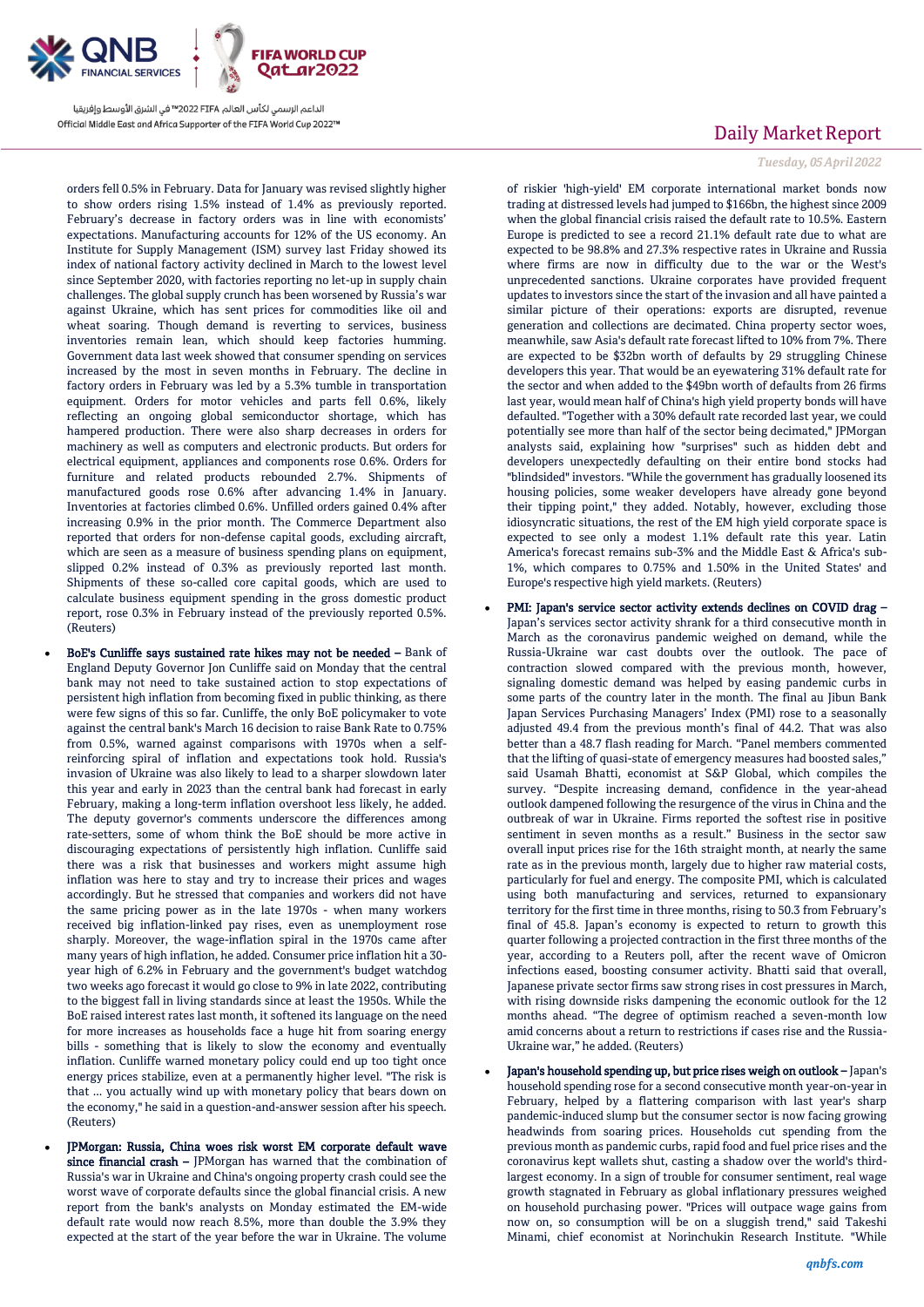

service spending is expected to pick up from April onwards, the likelihood is big that higher prices will weigh on other areas of consumption," Minami said, adding that spending was likely to pick up, nonetheless. Household spending increased 1.1% in February from a year earlier, government data showed, much weaker than the market forecast of a 2.7% gain in a Reuters poll. The month-on-month figures showed a sharp 2.8% decline, also weaker than a forecast 1.5% drop. The data raises some concerns for policymakers looking for ways to offset the hit households are taking from soaring global inflation and a weakening yen, which is pushing up import costs, as the economy shakes off the pandemic's drag. A separate survey showed that Japan's services sector activity continued to shrink in March, though the pace of contraction slowed as domestic demand got a lift from the subsequent easing of the pandemic curbs last month. Other government data on Tuesday showed inflation-adjusted real wages hit a standstill in February, as growth of consumer prices offset gains in nominal wage growth. The economy is projected to grow in the current quarter following an expected contraction in the first three months of the year, though it is facing an unpredictable outlook in part due to the Ukraine situation and the weak yen. (Reuters)

### *Regional*

- Green finance has potential to unlock \$2tn GDP, over 1mn jobs in GCC states – GCC governments have the potential to unlock \$2tn in cumulative GDP contribution, more than 1mn jobs and foreign direct investment in sustainable industries through green finance, a new report said. According to Strategy&, Middle East, part of the PwC network, this could come about by the bloc developing the right structure and mechanisms for green finance. "While all GCC countries have already begun their respective sustainability journeys, policymakers must act decisively and in a differentiated manner to capture the largest share of the economic prize," it said in a report entitled "Middle East Green Finance: A \$2Tn Opportunity." (Bloomberg)
- Consumer spending in Saudi Arabia hits \$23.6bn, a hike of 10%, in February - The consumer spending in the Kingdom witnessed an increase by 10% as Saudi Arabia's population spent about SR88.5bn during last February, the Saudi Central Bank (SAMA) announced. SAMA's data clarified that consumer spending in Saudi Arabia rose during the month of February 2022 to SR88.5bn, compared to about SR80.23bn during the same month in the previous year. The value of sales through sales points increased by 25% to about SR38.88bn through 496.3mn transactions and via 1.09mn devices, compared to 2021 when it reached SR31.05 at the same time. According to SAMA's data, the cash withdrawal process from ATMs decreased by 7% reaching about SR41.7bn in February and was done through 16,500 ATMs and via 113.8mn transactions. This showed a decrease when compared to cash withdrawals during the previous year, which amounted to SR45.01bn. The e-commerce sales through Mada cards recorded an increase of about SR8.02bn during February, with a rate of 92% through 38.9mn transactions. E-commerce sales do not include the operations that have been made through Visa, MasterCard and other credit cards. It only includes Mada card operations that are used for payments and purchases through shopping sites and apps. (Zawya)
- Saudi Arabia's solutions by stc to buy controlling stake in Egypt's Giza System for \$158mn – Arabian Internet and Telecommunication Co., also known as 'solutions by stc', signed a binding deal to buy controlling stake in Egypt's Giza Systems Co. According to a bourse filing, the Saudi company will buy 89.49 % of Giza Systems from Inergia Technologies for Information Systems, in addition to 34 of Giza Arabia, a subsidiary of Giza Systems. The deal will be paid for in cash and is worth \$158mn, the statement said. It's subject to approval from the authorities in Saudi Arabia and Egypt, the company added. (Bloomberg)
- GFH approves shares cross-listing on Tadawul, ADX The shareholders of GFH Financial Group gave the green light for cross-listing the entity's shares on the Saudi Exchange (Tadawul) as well as Abu Dhabi Securities Exchange (ADX). During the ordinary and extraordinary general meeting (OGM) and (EGM) on 3 April, the shareholders said the cross-listing process will be implemented after obtaining required approvals from the

# Daily Market Report

#### *Tuesday, 05April 2022*

regulatory authorities for both Tadawul and ADX, according to a bourse filing on Monday. GFH will further delegate its board to carry out and conclude the listing process. It is worth noting that GFH is already listed and trading on Bahrain Bourse, Boursa Kuwait, and Dubai Financial Market (DFM). Meanwhile, the shareholders have also approved a distribution of \$60mn in the form of cash dividends and bonus shares for 2021. (Zawya)

- 94 beneficiaries enrolled in 'Tamkeen' program: UAE The Sharjah Social Services Department (SSSD) announced that 94 beneficiaries have enrolled in the "Tamkeen" program since its launch in 2020. The program targets the employment of low-income beneficiaries below 45 years of age, who can work with Sharjah government institutions, private entities, and the civil sector, to enhance and develop the capabilities and skills of the family, enable families to overcome difficult circumstances, consolidate a culture of creativity and planning, develop and improve the standard of living and maintain family cohesion in these difficult circumstances. Amna Al Hammadi, director of the "Tamkeen" office at the Social Aid Department, said that the department seeks to promote well-being and decent living, develop and refine the skills of beneficiaries in many different fields, activate the role of social responsibility by attracting individuals and institutions contributing to the project. The program shifts from care to empowerment by providing this category with sustainable skills, capabilities, and experiences that qualify them to develop their skills and be active members of society. (Zawya)
- New Economic Collaboration Between UAE and Kuwait Establishes a Virtual Trade Corridor to Enable Smoother Procedures and Accelerate Trade – AD Ports Group today announced the signing of a Memorandum of Understand (MoU) with the Kuwait General Administration of Customs to establish a new virtual trade corridor between the UAE and Kuwait, under the supervision of Department of Economic Development – Abu Dhabi. The signing took place in Kuwait following a visit by DED's Logistics Committee, under the auspices of His Excellency Abdulwahab Al-Rushaid, Minister of Finance and Minister of State for Economic Affairs and Investments - Kuwait and in presence of His Excellency Dr. Matar Hamed Al Neyadi, Ambassador of the United Arab Emirates to Kuwait, and was signed by Capt. Mohamed Juma Al Shamisi, Managing Director and Group CEO of AD Ports Group, and Suleiman AbdulAziz Al-Fahd, Director of the General Administration of Customs - Kuwait. The MoU builds on existing cooperation between the UAE and Kuwait. Under its terms, Maqta Gateway, AD Ports Group's digital arm will develop the new virtual trade corridor based upon its Advanced Trade & Logistics Platform (ATLP), under the supervision of the Department of Economic Development- Abu Dhabi, establishing new policies, procedures and systems integrations to support a virtual trade corridor that will further simplify and facilitate cross-border trade. (Bloomberg)
- Al Maya Group launches KLF Nirmal products in Dubai Kamal Vachani, group director of Al Maya Group, has announced the official business relationship between KLF Nirmal Industries, India and Al Maya Group, UAE. This momentous event was presided by Dr Aman Puri, consul general of India in Dubai. The event was also attended by senior management team of Al Maya Group, including Deepak Pagarani, CEO, Al Maya Group. "I am quite pleased with the new brand acquisition by Al Maya Group and encourage such partnerships. Al Maya Group is a welldiversified and reputable FMCG distribution company, having presence across GCC countries including UAE, Oman, Qatar, Kuwait and Bahrain," Dr Aman Puri said. (Bloomberg)
- Gulf Air signs a cooperation agreement with Texel Air  $-$  Gulf Air, the national carrier of Bahrain, has signed an agreement with Texel Air, a Bahraini registered airline and MRO, to explore cooperation opportunities including charter agreements, engineering, and maintenance activities. The memorandum of understanding (MoU) was signed by Captain Waleed AlAlawi, Acting Chief Executive Officer of Gulf Air, and John Chisholm, Chairman of Chisholm Enterprises which is the parent company for Texel Air. Captain Waleed AlAlawi said, "We are always looking to discover ways to enhance our commercial partnerships and to get involved in every related sector of the aviation industry, we are very impressed with this collaboration with Texel Air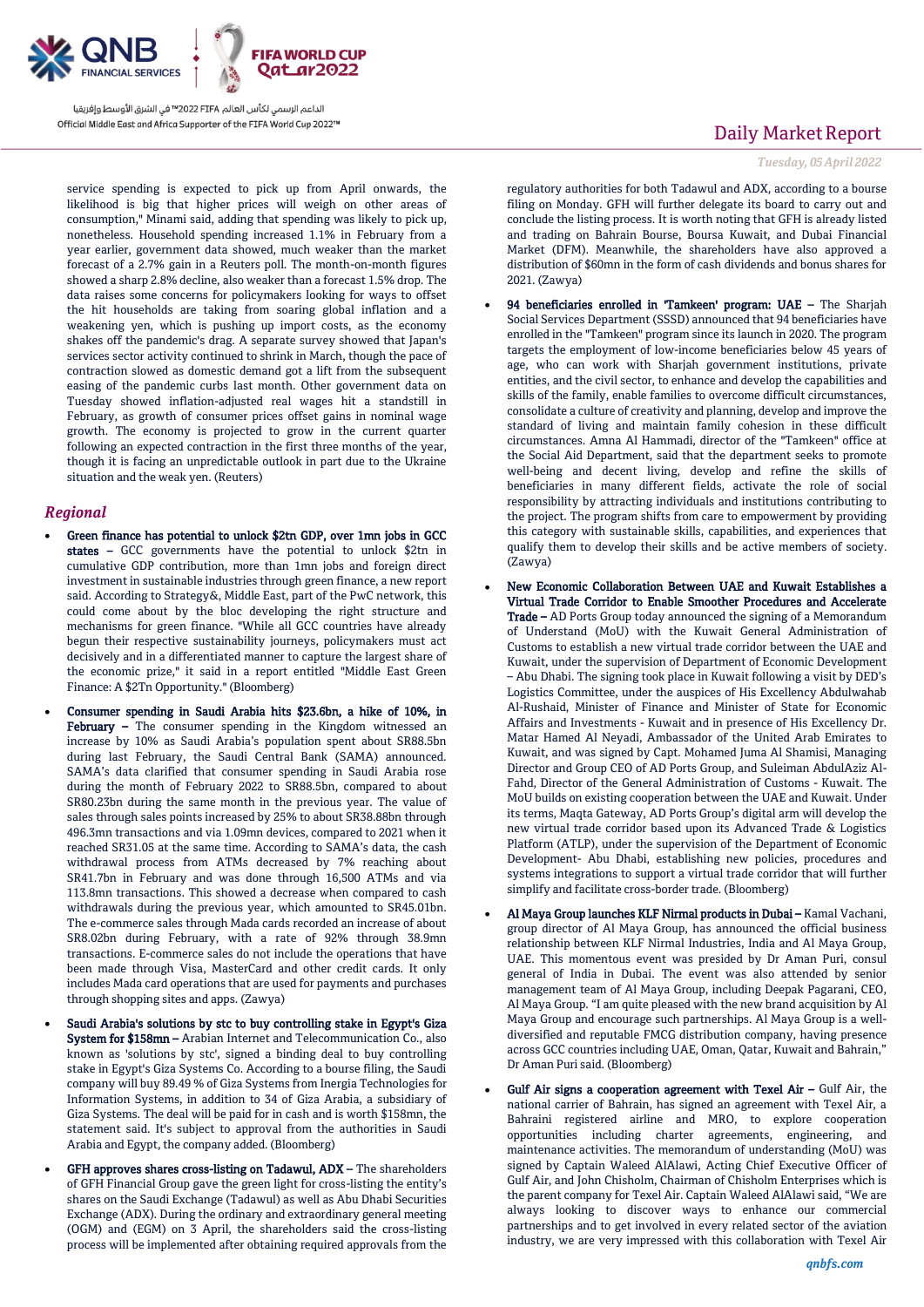

and look forward to embarking on mutually fruitful relations for the two parties. (Zawya)

- Labor Minister: 105,000 jobs advertised in Bahrain in 2021– About 105,000 jobs were advertised in the local Press last year, said Labour and Social Development Minister Jameel Humaidan. It was part of an initiative whereby private companies post a job vacancy announcement in local newspapers for seven days before bringing in expatriate workers. He was replying to a question by MP Fadhel Al Sawad about the number of citizens registered with the ministry. He said the ministry had offered 5,205 job vacancies under this initiative where 3,785 Bahraini job seekers were recruited out of 26,344 Bahrainis employed in the private sector last year. Bahrainization rates apply to all private establishments and are subject to evaluation on a regular basis, he added. (Zawya)
- Citi to sell Bahrain consumer business to Ahli United Bank Citigroup Inc agreed to sell its consumer banking business in Bahrain to Ahli United Bank BSC (AUB) (AUBB.BH) for an undisclosed sum, the US bank said on Monday, as it exits retail operations in 13 markets across the globe. The deal includes Citi's retail banking, credit card and unsecured lending businesses in Bahrain but excludes institutional businesses. Citi said its employees in the consumer bank and those working to support it will be offered employment with AUB once the transaction closes. The deal is expected to close in the second half of this year. Citigroup's decision to sell the consumer bank in Bahrain is part of Chief Executive Jane Fraser's strategy to bring the bank's profitability and share price performance in line with its peers. Last week, Citi agreed to sell its India consumer banking arm to local private lender Axis Bank for \$1.6bn. (Reuters)
- Covering the issuance (1907) of government treasury bills, amounting to 70mn Dinars – The Central Bank of Bahrain announced that Issue No. 1907 (ISIN BH000MH52486)) of the weekly government treasury bills issued by the Central Bank of Bahrain on behalf of the Government of the Kingdom of Bahrain has been covered. The value of this issue is 70mn Bahraini dinars for a maturity period of 91 days, starting on April 6, 2022 and ending on July 6, 2022. The interest rate on these bills was 1.99%, equal to the previous issue on March 30, 2022. The discount rate was 99.499%, and the lowest participation price was accepted at 99.468%, knowing that the issuance was covered by 211%. The outstanding balance of treasury bills with this issue amounted to BD2.110bn. These were the details of the news "Central Bank": Covering the issue (1907) of government treasury bills worth 70mn dinars for this day. (Bloomberg)
- Oman unveils large gypsum, copper and limestone reserves Eng Nasser al Maqbali, CEO of Minerals Development Oman (MDO), unveiled several projects undertaken by MDO last week that will boost the capabilities of the mining sector and augment its contribution to the gross domestic product (GDP). In his interview with Oman Investment Authority's quarterly bulletin Enjaz and Eejaz, Maqbali highlighted Mazoon Mining as one of the most promising mining projects. Located in Yanqul in Dhahirah, it is spread over an area of 16 sqkm. It consists of five mines with considerable copper reserves of up to 16mn tons and a production capacity of 1.56mn tons annually. The project has an estimated cost of around US\$300mn. (Zawya)
- S&P: Higher oil prices improve Oman's fiscal, debt trajectory S&P has upgraded Oman's foreign and local currency sovereign credit ratings from "B+" to "BB- "with a stable outlook, citing the country's improved fiscal and debt trajectory. The ratings agency said Oman's outlook has improved on the back of higher oil prices, rising hydrocarbon production and government's fiscal reform program. The country's net debt is now forecast to reach 12% of its gross domestic product (GDP) in 2025, a huge improvement from S&P's previous forecast of above 30 percent. "The stable outlook balances the significant improvement in the government's balance sheet over the next three years against higher medium-term fiscal pressure because we assume oil prices will dip from current highs," S&P said. The ratings agency noted that the Omani economy remains sensitive to movements in oil prices. Brent oil price is expected to average \$85 per barrel for 2022 and fall to \$70 and \$55 per barrel in 2023 and 2024, respectively. (Zawya)

# Daily Market Report

*Tuesday, 05April 2022*

- Oman's biggest insurer to enlarge regional footprint as it takes 100% control of RSA ME – Oman International Development and Investment Company (OMINVEST) has disclosed that its subsidiary National Life & General Insurance Company (NLGIC) has entered into agreements to acquire 100% of UAE-based Royal Sun Alliance (RSA) Middle East. The first deal involves NGLIC purchasing from Sun Alliance Insurance Overseas, a wholly-owned subsidiary of Royal & Sun Alliance Insurance, the latter's entire stake of 50.00002% in RSA Middle East. The second agreement involves the swapping of the remaining RSA Middle East shares, owned by reputable Saudi shareholders, with new shares in NLGIC, making Saudi shareholders the second-largest shareholders in NLGIC after OMINVEST. The transactions are subject to approval from the regulators and NGLIC shareholders. The first deal, expected to be completed by the end of 3Q2022, follows the acquisition of RSA by Intact Financial Corporation in June 2021 and a subsequent strategic review of operations by Intact and the RSA Board. (Bloomberg)
- Kuwait ranks 3rd in GCC for personal luxury goods Kuwait ranks third among the Gulf Cooperation Council countries after the UAE and Saudi Arabia in goods market for personal luxury after it recorded the highest growth in the Gulf region in 2021 compared to 2019 at 35 percent, reports Al-Rai daily. The report issued by the Chalhoub Group in cooperation with the Fashion Authority, under the title 'Personal Well-being in the Gulf Cooperation Council Countries in 2021: The Story of Early Recovery and Growth', said the luxury goods market in the Gulf in 2021 showed an early recovery similar to pre-pandemic levels earning \$9.7bn the end of the year to, an increase of 23% compared to 2019. (Bloomberg)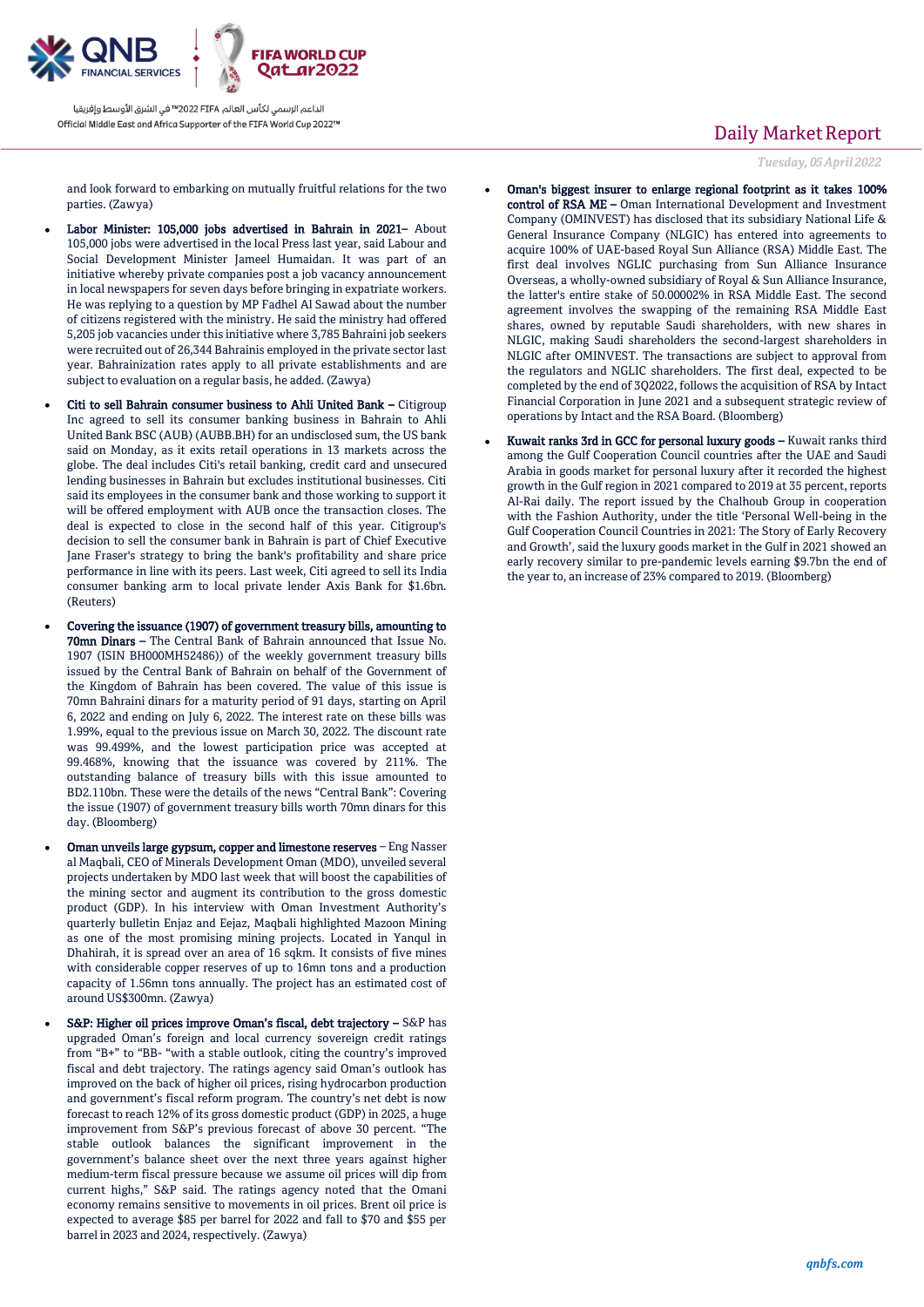

# Daily Market Report

*Tuesday, 05April 2022*

## *Rebased Performance*





*Source: Bloomberg*

| <b>Asset/Currency Performance</b>                | Close ( \$) | 1D%   | WTD%  | YTD%  |  |
|--------------------------------------------------|-------------|-------|-------|-------|--|
| Gold/Ounce                                       | 1,932.73    | 0.4   | 0.4   | 5.7   |  |
| Silver/Ounce                                     | 24.54       | (0.4) | (0.4) | 5.3   |  |
| Crude Oil (Brent)/Barrel (FM Future)             | 107.53      | 3.0   | 3.0   | 38.2  |  |
| Crude Oil (WTI)/Barrel (FM Future)               | 103.28      | 4.0   | 4.0   | 37.3  |  |
| Natural Gas (Henry Hub)/MMBtu                    | 5.68        | 5.4   | 5.4   | 55.2  |  |
| LPG Propane (Arab Gulf)/Ton                      | 136.00      | (0.8) | (0.8) | 21.2  |  |
| LPG Butane (Arab Gulf)/Ton                       | 145.75      | (1.0) | (1.0) | 4.7   |  |
| Euro                                             | 1.10        | (0.6) | (0.6) | (3.5) |  |
| Yen                                              | 122.79      | 0.2   | 0.2   | 6.7   |  |
| GBP                                              | 1.31        | 0.0   | 0.0   | (3.1) |  |
| CHF                                              | 1.08        | (0.1) | (0.1) | (1.5) |  |
| AUD                                              | 0.75        | 0.6   | 0.6   | 3.9   |  |
| <b>USD Index</b>                                 | 99.00       | 0.4   | 0.4   | 3.5   |  |
| $RUB*$                                           | 118.69      | 0.0   | 0.0   | 58.9  |  |
| <b>BRL</b>                                       | 0.22        | 1.4   | 1.4   | 21.3  |  |
| Source: Bloomberg (*Market was Closed on Monday) |             |       |       |       |  |

| <b>Global Indices Performance</b> | <b>Close</b> | 1D%*  | WTD%* | YTD%*  |
|-----------------------------------|--------------|-------|-------|--------|
| <b>MSCI</b> World Index           | 3,081.38     | 0.8   | 0.8   | (4.7)  |
| DJ Industrial                     | 34,921.88    | 0.3   | 0.3   | (3.9)  |
| <b>S&amp;P 500</b>                | 4,582.64     | 0.8   | 0.8   | (3.9)  |
| NASDAQ 100                        | 14,532.55    | 1.9   | 1.9   | (7.1)  |
| STOXX 600                         | 462.19       | 0.2   | 0.2   | (8.7)  |
| <b>DAX</b>                        | 14,518.16    | (0.1) | (0.1) | (11.4) |
| <b>FTSE 100</b>                   | 7,558.92     | 0.3   | 0.3   | (0.9)  |
| <b>CAC 40</b>                     | 6,731.37     | 0.1   | 0.1   | (9.3)  |
| Nikkei                            | 27,736.47    | 0.1   | 0.1   | (9.6)  |
| <b>MSCI EM</b>                    | 1,161.65     | 1.4   | 1.4   | (5.7)  |
| SHANGHAI SE Composite*            | 3,282.72     | 0.0   | 0.0   | (9.9)  |
| <b>HANG SENG</b>                  | 22,502.31    | 2.1   | 2.1   | (4.3)  |
| <b>BSE SENSEX</b>                 | 60,611.74    | 2.9   | 2.9   | 2.7    |
| Bovespa                           | 1,21,279.51  | 1.5   | 1.5   | 39.2   |
| <b>RTS</b>                        | 1,051.68     | 1.8   | 1.8   | (34.1) |

*Source: Bloomberg (\*\$ adjusted returns) (\*Market was Closed on Monday)*